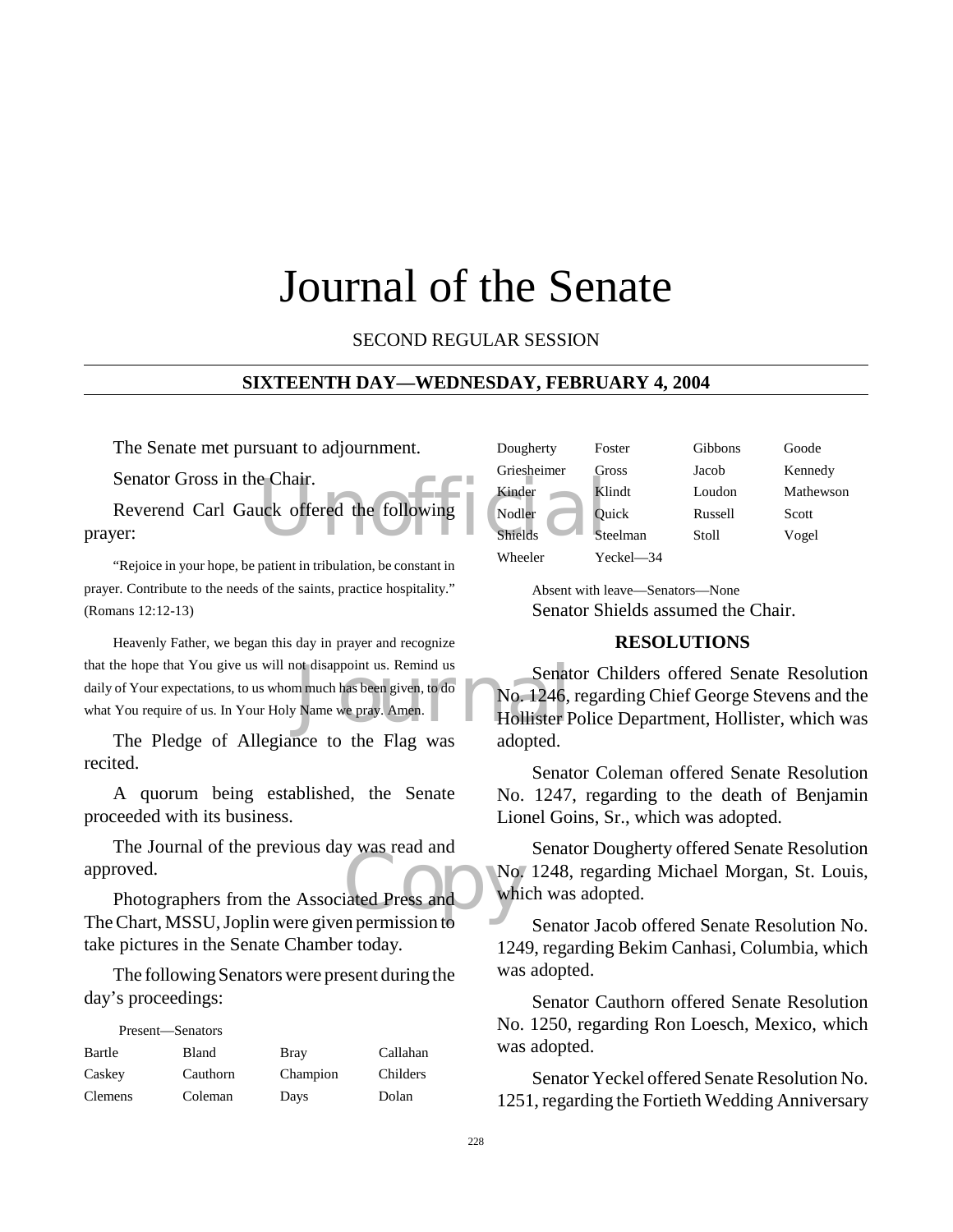of Mr. and Mrs. Irvin Etzold, St. Louis, which was adopted.

Senator Scott offered Senate Resolution No. 1252, regarding Eldonna DeWeese, Bolivar, which was adopted.

Senator Steelman moved that **SR 1118** be taken up for adoption, which motion prevailed.

Senator Bartle assumed the Chair.

Senator Gross assumed the Chair.

Senator Bartle assumed the Chair.

Senator Steelman offered **SA 1**:

#### SENATE AMENDMENT NO. 1

Amend Senate Resolution No. 1118, to enact in lieu<br>
appearing on Page 108 of the Senate Journal for the release of wednesday, January 14, 2004, Column 2, Line 21, word "rule" the following: "**on behalf of the**<br> **State**".<br>
Senator Steelman moved that the above adding the Amend Senate Resolution No. 1118, appearing on Page 108 of the Senate Journal for of said column, by striking the word "commits to" and inserting in lieu thereof the following: "**recommends that the Missouri Attorney General promptly**"; and further amend line 24 of said column, by inserting immediately after the **state**".

Senator Steelman moved that the above amendment be adopted, which motion prevailed.

Senate Steelman moved that **SR 1118**, as amended, be adopted, which motion prevailed.

#### **CONCURRENT RESOLUTIONS**

Senator Gross moved that **SCR 23** be taken up<br>
doption, which motion prevailed.<br>
Senator Nodler assumed the Chair. for adoption, which motion prevailed.

Senator Nodler assumed the Chair.

On motion of Senator Gross, **SCR 23** was adopted by the following vote:

| YEAS—Senators  |                |             |           |
|----------------|----------------|-------------|-----------|
| Bartle         | <b>Bland</b>   | <b>Bray</b> | Callahan  |
| Caskey         | Cauthorn       | Champion    | Childers  |
| <b>Clemens</b> | Coleman        | Days        | Dougherty |
| Foster         | Gibbons        | Goode       | Gross     |
| Jacob          | Kennedy        | Kinder      | Klindt    |
| Loudon         | Mathewson      | Nodler      | Russell   |
| Scott          | <b>Shields</b> | Steelman    | Stoll     |

```
Vogel Wheeler Yeckel—31
```
NAYS—Senators—None

Absent—Senators

Dolan Ouick—2

Absent with leave—Senator Griesheimer—1

## **INTRODUCTION OF BILLS**

The following Bills were read the 1st time and ordered printed:

#### **SB 1203**–By Klindt.

An Act to repeal section 196.1003, RSMo, and to enact in lieu thereof one new section relating to the release of escrow funds of non-participating tobacco manufacturers.

**SB 1204**–By Cauthorn and Loudon.

An Act to repeal section 290.305, RSMo, and to enact in lieu thereof one new section relating to the prevailing wage on public works.

#### **SB 1205**–By Cauthorn.

An Act to amend chapter 217, RSMo, by adding thereto one new section relating to minimum pay for certain corrections employees, with an effective date.

#### **SB 1206**–By Stoll.

An Act to amend chapter 210, RSMo, by adding thereto one new section relating to employment history for health care, child care, and elder care providers.

#### **SB 1207**–By Stoll.

An Act to repeal sections 324.400, 324.403, 324.409, 324.415, 324.418, 324.421, 324.427, 324.430, and 324.433, and to enact in lieu thereof nine new sections relating to interior designers.

#### **SB 1208**–By Stoll.

An Act to amend chapter 167, RSMo, by adding thereto one new section relating to effective involvement by parents and families in support of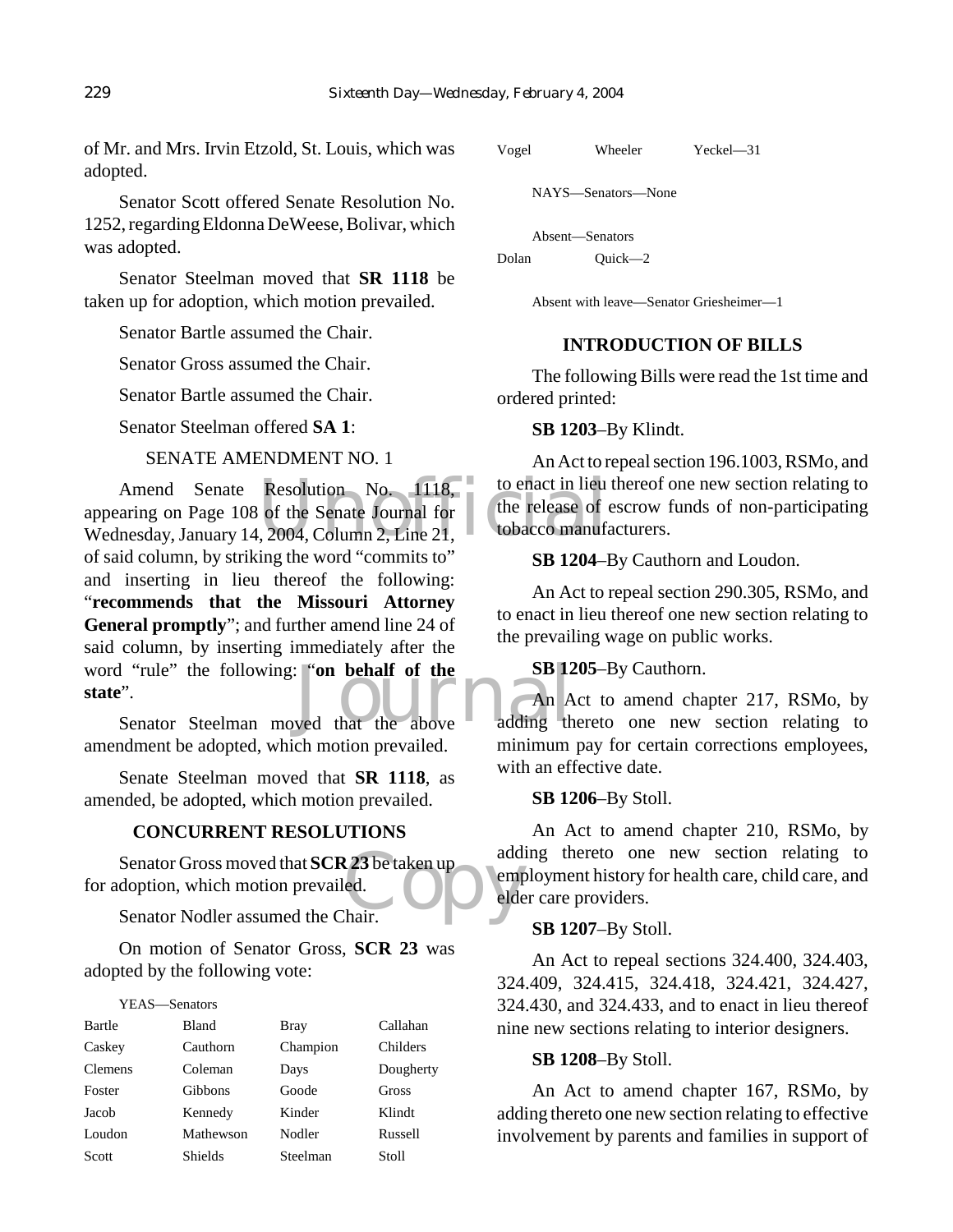their children's education.

**SB 1209**–By Bland, Coleman and Bray.

An Act to repeal section 143.124, RSMo, and to enact in lieu thereof one new section relating to pension deductions, with an effective date.

**SB 1210**–By Bray, Days, Steelman, Yeckel, Champion, Bland and Coleman.

An Act to amend chapter 556, RSMo, by adding thereto seven new sections relating to human trafficking, with penalty provisions.

**SB 1211**–By Wheeler.

the service of summons in landlord/tenant actions.<br>
Subsettion Catalogue Contractions.<br>
Subsetting the Service of summons in landlord/tenant actions.<br>
Subsetting the Contractions.<br>
Subsetting the Contractions.<br>
Subsetting An Act to repeal section 535.030, RSMo, and to enact in lieu thereof one new section relating to

#### **SB 1212**–By Wheeler.

An Act to authorize the governor to convey property owned by the state to the Truman Medical Center.

**SB 1213**–By Steelman and Gross.

pter 196, RSMo, by<br>
ons relating to tobacco<br>
penalty provisions.<br>
Senat An Act to amend chapter 196, RSMo, by adding thereto six new sections relating to tobacco product manufacturers, with penalty provisions.

## **SB 1214**–By Griesheimer.

An Act to repeal section 610.021, RSMo, and to enact in lieu thereof one new section relating to records exempt from public disclosure, with a termination date and an emergency clause.

**SB 1215**–By Griesheimer.

SB 1215–By Griesheimer.<br>An Act to amend chapter 376, RSMo, by effe adding thereto one new section relating to subrogation rights of public entities.

**SB 1216**–By Kennedy.

An Act to repeal section 104.040, RSMo, and to enact in lieu thereof one new section relating to retirement of members of the department of transportation.

**SB 1217**–By Bartle.

An Act to amend chapter 162, RSMo, by adding thereto one new section relating to special education services in school districts located at least partially in Jackson County.

## **SB 1218**–By Quick.

An Act to repeal section 335.076, RSMo, and to enact in lieu thereof one new section relating to advanced practice nurses.

#### **SB 1219**–By Shields.

An Act to amend chapter 301, RSMo, by adding thereto one new section relating to special license plates.

#### **SB 1220**–By Caskey.

An Act to repeal sections 50.334, 50.343, 51.281, 52.269, 53.082, 54.261, 54.320, and 58.095, RSMo, and to enact in lieu thereof eight new sections relating to maximum allowable compensation for certain county officials.

## **SENATE BILLS FOR PERFECTION**

Senator Bartle moved that **SB 1000** be taken up for perfection, which motion prevailed.

Senator Bartle offered **SS** for **SB 1000**, entitled:

#### SENATE SUBSTITUTE FOR SENATE BILL NO. 1000

An Act to repeal sections 650.050, 650.052, 650.055, and 650.100, RSMo, and to enact in lieu thereof five new sections relating to a DNA profiling system, with penalty provisions and an effective date for certain sections.

Senator Bartle moved that **SS** for **SB 1000** be adopted.

Senator Bartle offered **SA 1**, which was read:

#### SENATE AMENDMENT NO. 1

Amend Senate Substitute for Senate Bill No. 1000, Page 2, Section 488.5400, Line 17, by striking "Moneys from this fund"; and

Further amend line 18, by striking "shall be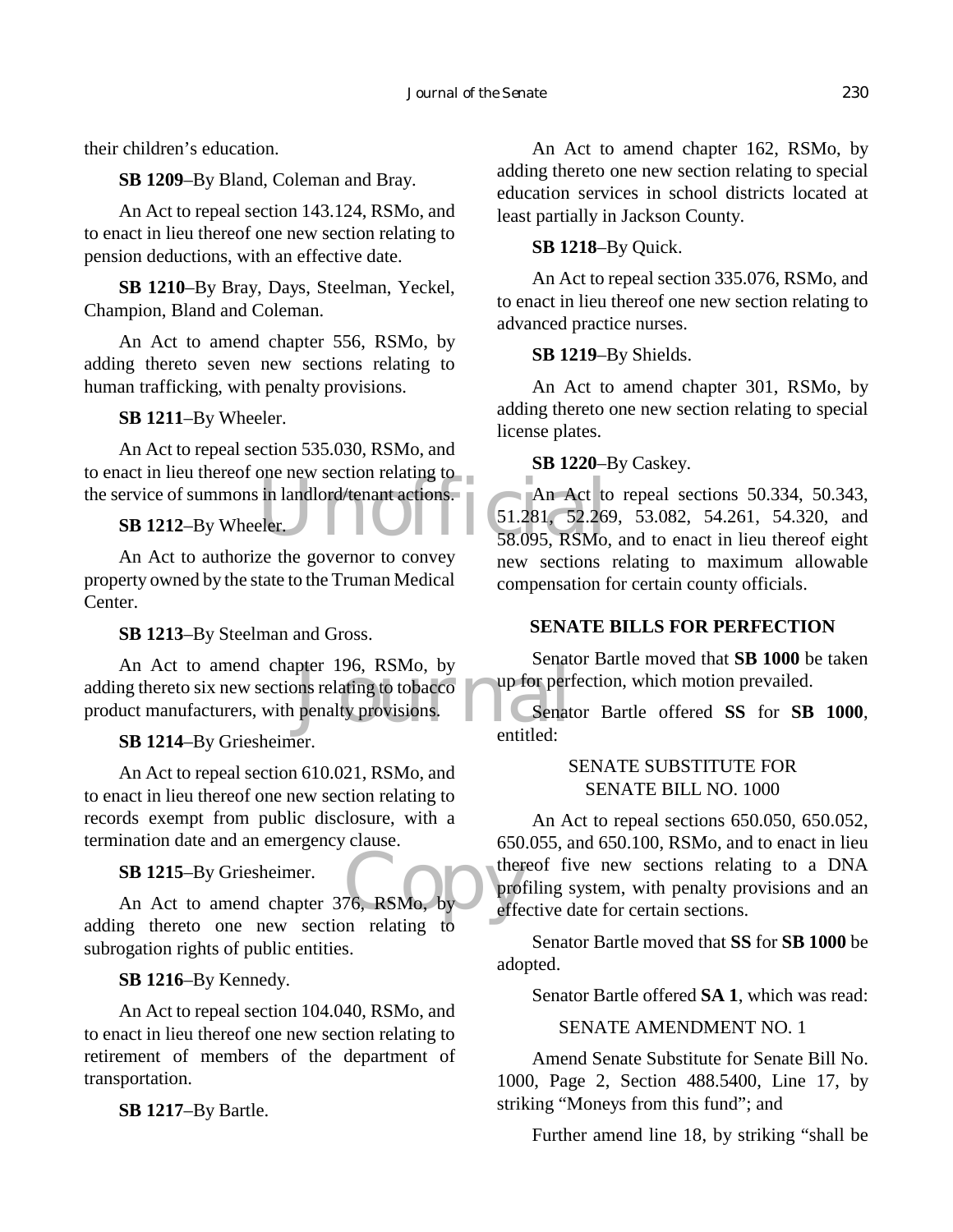the only source of revenue" and insert in lieu thereof the following: "**No moneys from the state general revenue fund shall be**".

Senator Bartle moved that the above amendment be adopted, which motion prevailed.

Senator Quick offered **SA 2**:

#### SENATE AMENDMENT NO. 2

Unofficial Amend Senate Substitute for Senate Bill No. 1000, Page 9, Section 650.055, Line 25, by inserting at the end of said line the following: "**Within thirty days after the receipt of the court order, the Missouri state highway patrol shall notify the individual that it has expunged his or her DNA sample and DNA profile, or the basis for its determination that the person is otherwise obligated to submit a DNA sample.**".

Senator Quick moved that the above amendment be adopted, which motion prevailed.

At the request of Senator Bartle, **SB 1000**, with **SS**, as amended (pending), was placed on the Informal Calendar.

# **CONCURRENT RESOLUTIONS**

CONCURRENT RESOLUTIONS<br>
Senators Russell, Childers, Quick, Dougherty, Coleman, Kinder, Caskey, Gibbons, Gross, Mathewson, Steelman, Foster, Stoll, Bland and Goode offered the following concurrent resolution:

SENATE CONCURRENT RESOLUTION NO. 35

Relating to the renaming of a building at the Southeast Missouri Mental Health Center.

the Southeast<br>
that Health Center is binge<br>
18 to WHEREAS, the Southeast Missouri Mental Health Center is located near Farmington, Missouri; and

WHEREAS, the Center Building of the Southeast Missouri Mental Health Center has a bed capacity of one hundred eighty-six beds, plus forty beds in five adjacent group homes; and

WHEREAS, Southeast Missouri Mental Health Center maintains an Acute and Intermediate Care Unit and a Forensic Services Unit to provide a client environment that includes interdisciplinary treatment in the areas of psychiatry, psychiatric nursing, patient and family education, work therapy, a group home program, an interactive computer system, a fitness center and other services; and

WHEREAS, Danny Staples was a member of the House of Representatives for six years and a state Senator for twenty years representing the citizens of his district; and

WHEREAS, former Senator Danny Staples was a leader and instrumental in furthering the development of the Southeast Missouri Mental Health Center which provides treatment and care in the state of Missouri; and

WHEREAS, because of Senator Staples' efforts, the Southeast Missouri Mental Health Center is the modern treatment center that it is today; and

WHEREAS, Senator Staples deserves permanent recognition of his work on behalf of mental health treatment and care in the state of Missouri:

NOW THEREFORE BE IT RESOLVED that the members of the Missouri Senate, Ninety-Second General Assembly, Second Regular Session, the House of Representatives concurring therein, hereby designate that the Center Building at the Southeast Missouri Mental Health Center at Farmington in St. Genevieve County shall hereinafter be known as the "Danny Staples Building"; and

BE IT FURTHER RESOLVED that the Secretary of the Missouri Senate be instructed to prepare properly inscribed copies of this resolution for the Governor for his approval or rejection pursuant to the Missouri Constitution, and if approved, notify the Director of the Missouri Department of Mental Health.

Read 1st time.

Senators Gibbons and Dougherty offered the following concurrent resolution:

#### SENATE CONCURRENT RESOLUTION NO. 36

WHEREAS, research indicates that youth who drink before age 15 are four times more likely to develop alcohol dependence than those who begin drinking at age 21; and

WHEREAS, research indicates the median age at which children begin drinking in Missouri is 12.7 years old; and

WHEREAS, research indicates the highest prevalence of both binge and heavy drinking in recent years was for young adults aged 18 to 25, with the peak rate occurring at age 21; and

WHEREAS, research indicates teenagers and their parents are not well informed about alcohol's effects; and

WHEREAS, research indicates underage drinking is strongly correlated with sexual violence, automobile crashes, truancy, academic failure, dysfunctional family relationships, subsequent use of controlled substances, suicide, and other adverse consequences which take a heavy toll on our society:

NOW, THEREFORE, BE IT RESOLVED by members of the Missouri Senate, Ninety-second General Assembly, Second Regular Session, the House of Representatives concurring therein,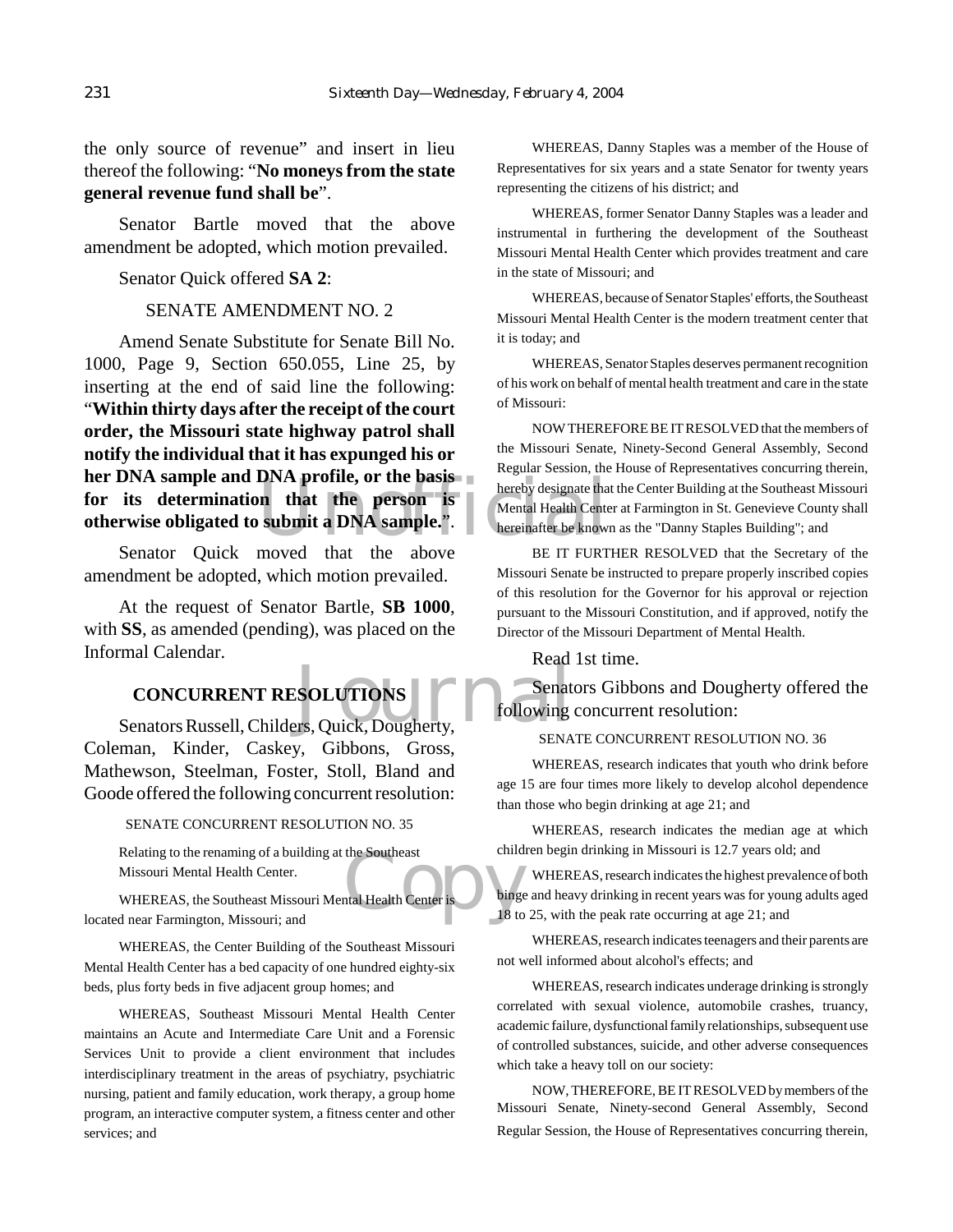BE IT FURTHER RESOLVED that the joint interim committee shall study the current public and private efforts to combat underage drinking, evaluate their effectiveness, and make recommendations to the General Assembly on actions needed to attack successfully this great danger to our children; and

BE IT FURTHER RESOLVED that the joint interim committee be authorized to call upon any department, office, division, or agency of this state to assist in gathering information pursuant to its objective; and

of the House of Representatives and two of which shall be members of the minority party appointed by the Minority Floor Leader, with and ding thereto approval of the Speaker of the House of Representatives; two shall Unive be appointed by the Speaker<br>
ocates, one which shall be<br>
of the Senate and one which<br>
E House; and two high school<br>
to appear in BE IT FURTHER RESOLVED that the joint interim committee herein established shall consist of sixteen members, of which four shall be members of the Senate appointed by the President Pro Tem of the Senate, of which at least two shall be members of the minority party; four shall be members of the House of Representatives, of which two shall be appointed by the Speaker of the minority party appointed by the Minority Floor Leader, with approval of the Speaker of the House of Representatives; two shall be representatives of the medical community who specialize in alcohol abuse and prevention, one which shall be appointed by the President Pro Tem of the Senate and one which shall be appointed by the Speaker of the House; two shall be representatives of the law enforcement community who work with schools in the prevention of alcohol abuse, one which shall be appointed by the President Pro Tem of the Senate and one which shall be appointed by the Speaker of the House; two community advocates, one which shall be appointed by the President Pro Tem of the Senate and one which shall be appointed by the Speaker of the House; and two high school students between the ages of 16 and 18 years, one which shall be appointed by the President Pro Tem of the Senate and one which shall be appointed by the Speaker of the House; and

BE IT FURTHER RESOLVED the President Pro Tem of the Senate and the Speaker of the House of Representatives shall collaborate to ensure that the membership of the joint interim committee reflects adequate minority and gender representation; and

of the joint interim<br>
representation; and<br>
the staffs of House<br>
tite on Legislative BE IT FURTHER RESOLVED that the staffs of House Research, Senate Research, and the Committee on Legislative Research shall provide such legal, research, clerical, technical, and bill drafting services as the committee may require in the performance of its duties; and

BE IT FURTHER RESOLVED that the committee, its members, and any staff personnel assigned to the committee shall receive reimbursement for their actual and necessary expenses incurred in attending meetings of the committee or any subcommittee thereof; and

BE IT FURTHER RESOLVED that the members of the joint

interim committee shall be appointed by June 1, 2004; and

BE IT FURTHER RESOLVED that the joint interim committee shall expire on December 31, 2004, and on that same date deliver a report of findings and recommendations to the General Assembly; and

BE IT FURTHER RESOLVED that the Secretary of the Senate be instructed to prepare a properly inscribed copy of this resolution for the President Pro Tem of the Senate and the Speaker of the House of Representatives.

#### **INTRODUCTION OF BILLS**

The following Bills were read the 1st time and ordered printed:

**SB 1221**–By Kinder.

An Act to amend chapter 360, RSMo, by adding thereto two new sections relating to the University of Missouri system.

**SB 1222**–By Dougherty, Kennedy, Days, Bray, Bland, Wheeler, Coleman and Jacob.

An Act to amend chapter 105, RSMo, by adding thereto one new section relating to state employees' pay, with an effective date.

**SB 1223–By Dougherty and Kennedy.** 

An Act to repeal section 453.025, RSMo, and to enact in lieu thereof one new section relating to guardian ad litem fees.

**SB 1224**–By Dougherty.

An Act to repeal sections 167.020 and 431.056, RSMo, and to enact in lieu thereof two new sections relating to homeless youth.

**SB 1225**–By Dougherty, Coleman and Kennedy.

An Act to repeal section 84.160, RSMo, and to enact in lieu thereof one new section relating to maximum amounts of compensation for police officers.

**SB 1226**–By Callahan.

An Act to amend chapter 115, RSMo, by adding thereto one new section relating to convicted criminals seeking or holding public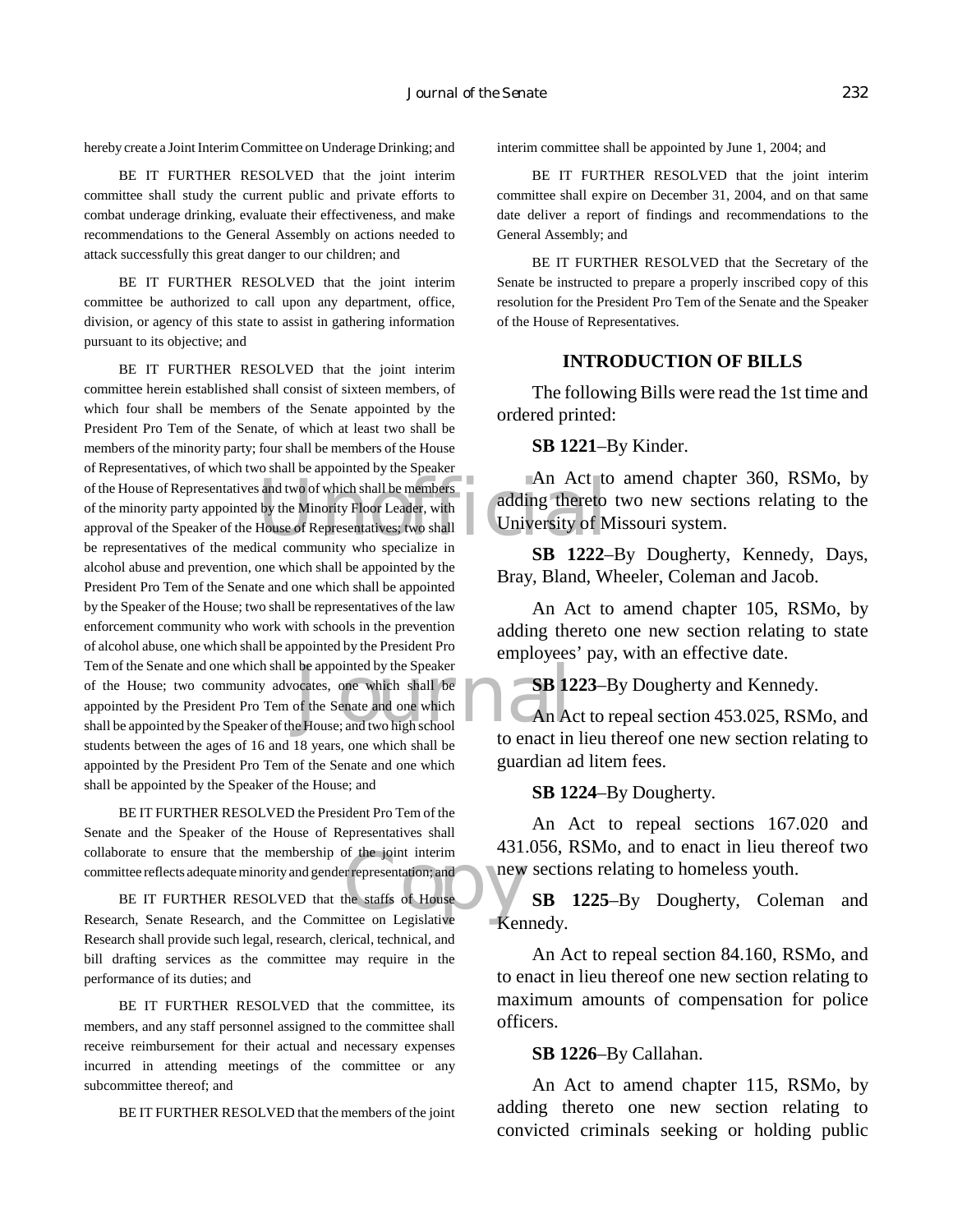office.

## **SECOND READING OF SENATE BILLS**

The following Bills and Joint Resolution were read the 2nd time and referred to the Committees indicated:

**SB 1101**—Education.

**SB 1102**—Ways and Means.

**SB 1103**—Commerce and the Environment.

**SB 1104**—Economic Development, Tourism and Local Government.

**SB 1106**—Economic Development, Tourism and Local Government.

NET DE LA CONTENTINATION **SB 1107**—Economic Development, Tourism and Local Government.

**SRB 1108**—Judiciary and Civil and Criminal Jurisprudence.

**SB 1109**—Education.

**SB 1111**—Judiciary and Civil and Criminal Jurisprudence.

**SB 1112**—Education.

prudence.<br> **SB 1112**—Education.<br> **SB 1113**—Financial and Governmental Organ-Health. ization, Veterans' Affairs and Elections.

**SB 1115**—Transportation.

**SB 1116**—Commerce and the Environment.

**SB 1117**—Judiciary and Civil and Criminal Jurisprudence.

Parks Juri **SB 1118**—Agriculture, Conservation, Parks and Natural Resources.

**SB 1120**—Commerce and the Environment.

**SB 1124**—Commerce and the Environment.

**SB 1125**—Commerce and the Environment.

**SB 1126**—Small Business, Insurance and Industrial Relations.

**SB 1130**—Pensions and General Laws.

**SB 1131**—Commerce and the Environment.

**SB 1132**—Commerce and the Environment.

**SB 1133**—Education.

**SB 1135**—Education.

**SB 1136**—Economic Development, Tourism and Local Government.

**SB 1138**—Judiciary and Civil and Criminal Jurisprudence.

**SB 1140**—Education.

**SB 1146**—Transportation.

**SB 1147**—Judiciary and Civil and Criminal Jurisprudence.

**SB 1148**—Aging, Families, Mental and Public Health.

**SB 1150**—Ways and Means.

**SB 1155**—Commerce and the Environment.

**SB 1158**—Aging, Families, Mental and Public Health.

**SB 1159**—Aging, Families, Mental and Public Health.

**SB 1160**—Aging, Families, Mental and Public Health.

**SB 1164**—Ways and Means.

**SB 1165**—Ways and Means.

**SB 1166**—Judiciary and Civil and Criminal Jurisprudence.

**SB 1167**—Judiciary and Civil and Criminal Jurisprudence.

**SB 1172**—Financial and Governmental Organization, Veterans' Affairs and Elections.

**SB 1173**—Small Business, Insurance and Industrial Relations.

**SB 1175**—Judiciary and Civil and Criminal Jurisprudence.

**SB 1176**—Economic Development, Tourism and Local Government.

**SB 1177**—Commerce and the Environment.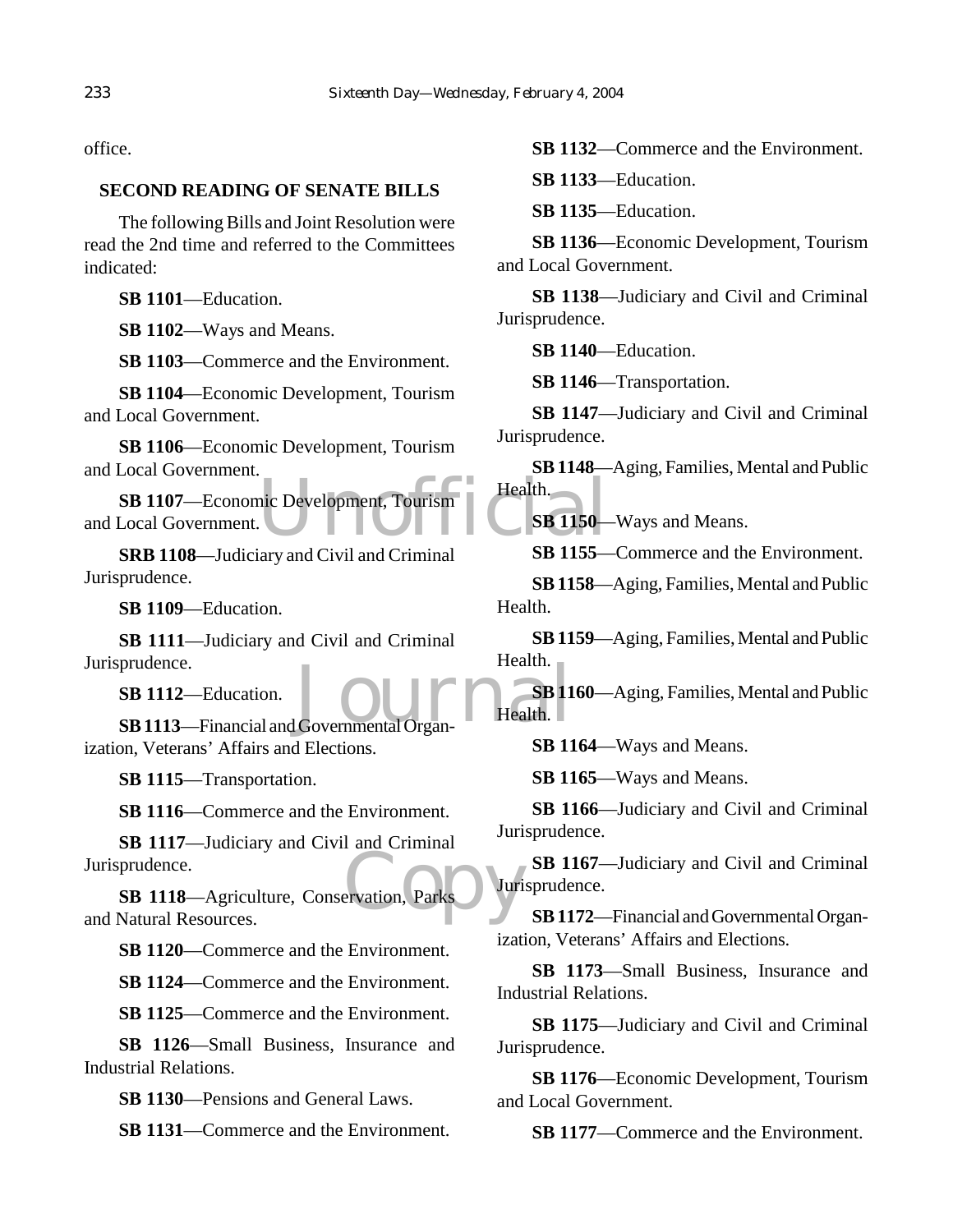**SB 1178**—Agriculture, Conservation, Parks and Natural Resources.

**SB 1186**—Commerce and the Environment.

**SJR 45**—Judiciary and Civil and Criminal Jurisprudence.

## **MESSAGES FROM THE GOVERNOR**

The following message was received from the Governor, reading of which was waived:

> OFFICE OF THE GOVERNOR State of Missouri Jefferson City, Missouri February 3, 2004

TO THE SENATE OF THE 92nd GENERAL ASSEMBLY OF THE STATE OF MISSOURI:

I have the honor to transmit to you herewith for your advice and consent the following appointment to office:

Ralph G. Biele, Republican, 826 Dean Drive, Jefferson City, Cole County, Missouri 65109, as a member of the Missouri Gaming Commission, for a term ending July 1, 2006, and until his successor is duly appointed and qualified; vice, Robert Smith, resigned.

> Respectfully submitted, BOB HOLDEN Governor

President Pro Tem Kinder referred the above appointment to the Committee on Gubernatorial Appointments.

#### **RESOLUTIONS**

Resolution No. Senator Kinder offered Senate Resolution No. 1253, regarding Danny Vinyard, Scott City, which was adopted.

Senator Kinder offered Senate Resolution No. 1254, regarding Michelle Vinyard, Scott City, which was adopted.

Senator Kinder offered Senate Resolution No. 1255, regarding Jason Eftink, Scott City, which was adopted.

Senator Kinder offered Senate Resolution No.

1256, regarding Shawn Eftink, Scott City, which was adopted.

Senator Loudon offered Senate Resolution No. 1257, regarding James Joyce, Chesterfield, which was adopted.

Senator Loudon offered Senate Resolution No. 1258, regarding Andrea Johnson, Chesterfield, which was adopted.

Senator Loudon offered Senate Resolution No. 1259, regarding Suzanne Joyce, Chesterfield, which was adopted.

City, Missouri<br>
ury 3, 2004<br>
Pand GENERAL ASSEMBLY OF Was adopted. Senator Dolan offered Senate Resolution No. 1260, regarding Dave Phillips, St. Charles, which was adopted.

## **INTRODUCTIONS OF GUESTS**

Senator Scott introduced to the Senate, Marsha Boeschen, Sedalia.

EN DUITE Ross Sum Senator Childers introduced to the Senate, Ross Summers, Branson.

Senator Kinder introduced to the Senate, Jaynee, Dennis and Tori Browning, Frank and Martha Bertrand, Melinda Sanders and Susan Pritchard-Green, Cape Girardeau.

Senator Kinder introduced to the Senate, Mr. and Mrs. Ned Matthews, Sikeston.

Senator Kinder introduced to the Senate, Jon Rust, Cape Girardeau.

On behalf of Senator Wheeler and herself, Senator Bland introduced to the Senate, William Carson and former Mayor Richard L. Berkley, Kansas City.

Senator Gibbons introduced to the Senate, Thomas Duckworth, Webster Groves.

On motion of Senator Gibbons, the Senate adjourned under the rules.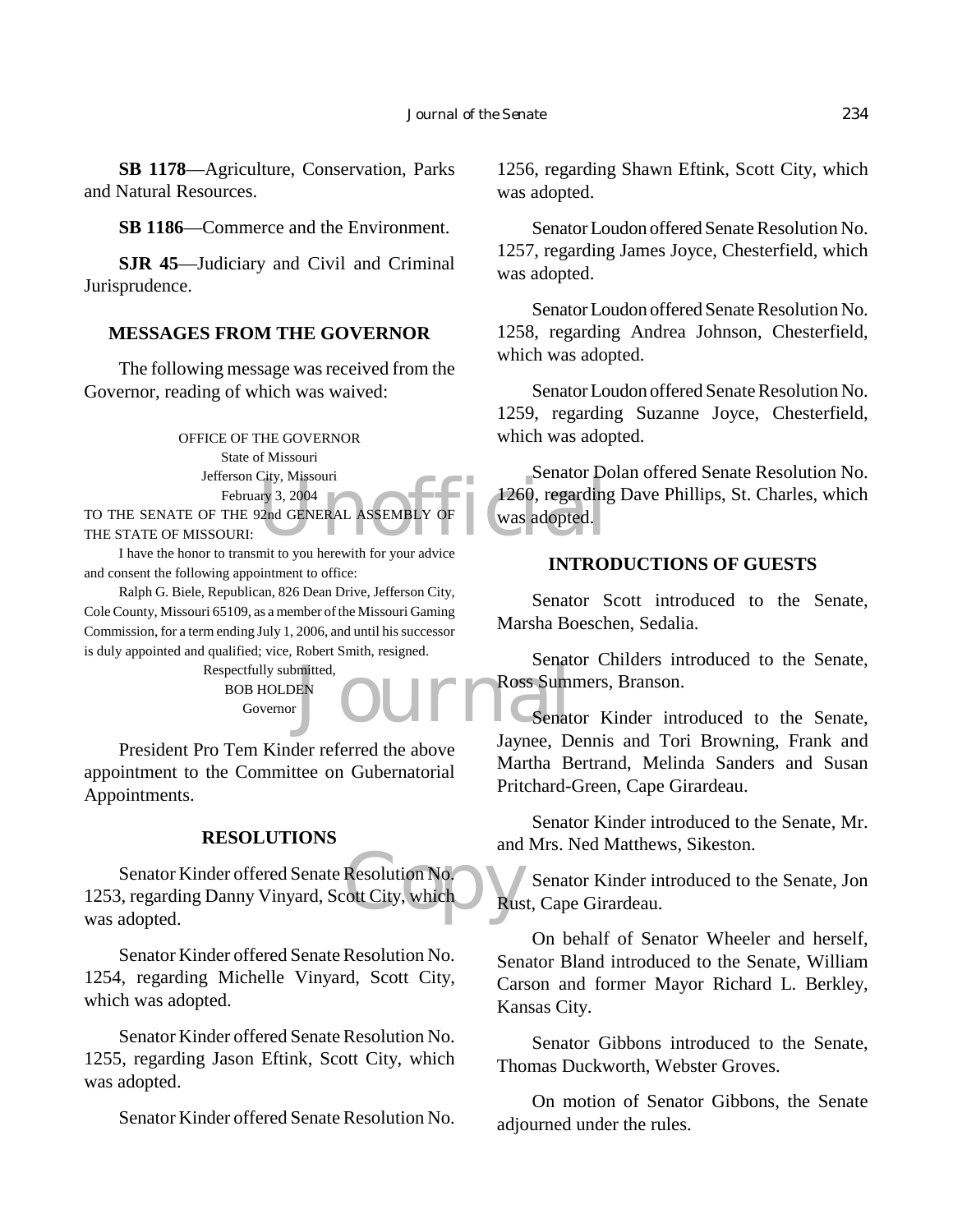# SENATE CALENDAR  $\overline{\phantom{a}}$

# SEVENTEENTH DAY–THURSDAY, FEBRUARY 5, 2004  $\overline{\phantom{a}}$

#### FORMAL CALENDAR

#### SECOND READING OF SENATE BILLS

SE 1182-Dola<br>SB 1183-Dola<br>SB 1184-Gries JournsB1190-Copys SB 716-Childers SB 787-Childers SB 844-Yeckel SB 877-Goode and Days SB 1105-Shields SB 1114-Loudon SB 1119-Cauthorn SB 1121-Cauthorn SB 1127-Cauthorn SB 1134-Foster, et al SB 1137-Vogel SB 1139-Mathewson SB 1141-Loudon SB 1142-Dolan SB 1143-Dolan SB 1145-Kennedy SB 1149-Dougherty SB 1152-Steelman SB 1153-Cauthorn SB 1154-Cauthorn and Wheeler SB 1156-Caskey SB 1157-Scott SB 1161-Jacob SB 1162-Jacob SB 1163-Jacob SB 1168-Jacob SB 1169-Jacob SB 1170-Shields SB 1174-Caskey SB 1179-Steelman SB 1180-Shields and Kinder SB 1181-Yeckel SB 1182-Dolan SB 1183-Dolan SB 1184-Griesheimer, et al SB 1185-Gross SB 1187-Wheeler SB 1188-Loudon SB 1189-Scott SB 1190-Caskey SB 1191-Steelman SB 1192-Steelman SB 1193-Steelman SB 1194-Vogel SB 1195-Klindt SB 1196-Klindt SB 1197-Quick SB 1198-Russell SB 1199-Kennedy SB 1200-Griesheimer SB 1201-Cauthorn SB 1202-Gibbons, et al SB 1203-Klindt SB 1204-Cauthorn and Loudon SB 1205-Cauthorn SB 1206-Stoll SB 1207-Stoll SB 1208-Stoll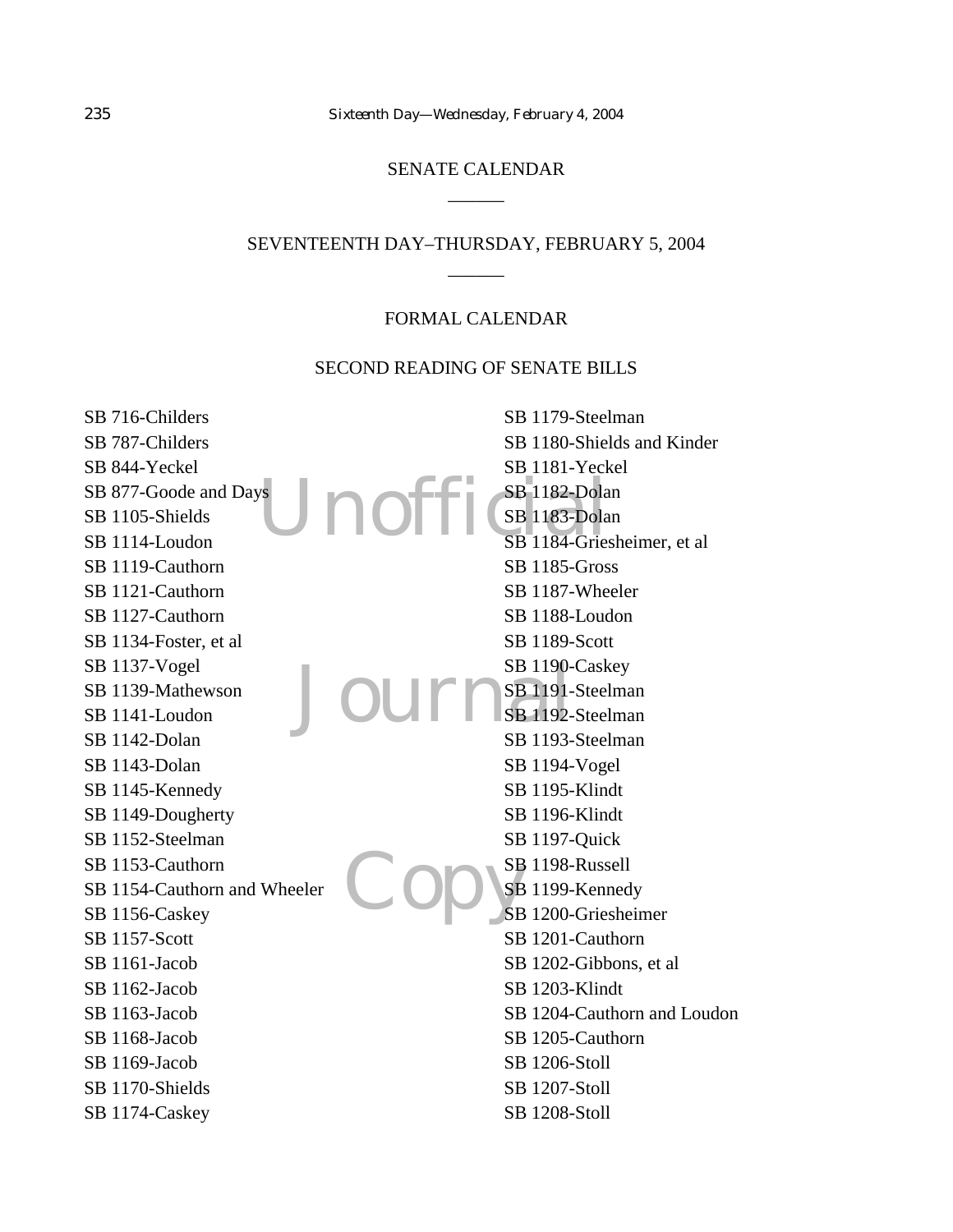SB 1209-Bland, et al SB 1210-Bray, et al SB 1211-Wheeler SB 1212-Wheeler SB 1213-Steelman and Gross SB 1214-Griesheimer SB 1215-Griesheimer SB 1216-Kennedy SB 1217-Bartle SB 1218-Quick

SB 1219-Shields SB 1220-Caskey SB 1221-Kinder SB 1222-Dougherty, et al SB 1223-Dougherty and Kennedy SB 1224-Dougherty SB 1225-Dougherty, et al SB 1226-Callahan SJR 43-Klindt

# HOUSE BILLS ON SECOND READING

HB 969-Cooper, et al

Unofficial THIRD READING OF SENATE BILLS

SB 739-Klindt

SENATE BILLS FOR PERFECTION

SB 715-Childers and Caskey, with SCS SB 990-Loudon, with SCS

JOURIS FOR FERFEC SB 730-Gross and Champion, with SCS SBs 1144, 919 & 874-Dolan, et al, with SCS

INFORMAL CALENDAR

ENATE BILLS FOR PE SENATE BILLS FOR PERFECTION

SB 732-Gross SB 1000-Bartle, with SS (pending)

CONSENT CALENDAR

Senate Bills

Reported 2/2

SB 758-Griesheimer, with SCS SB 769-Nodler